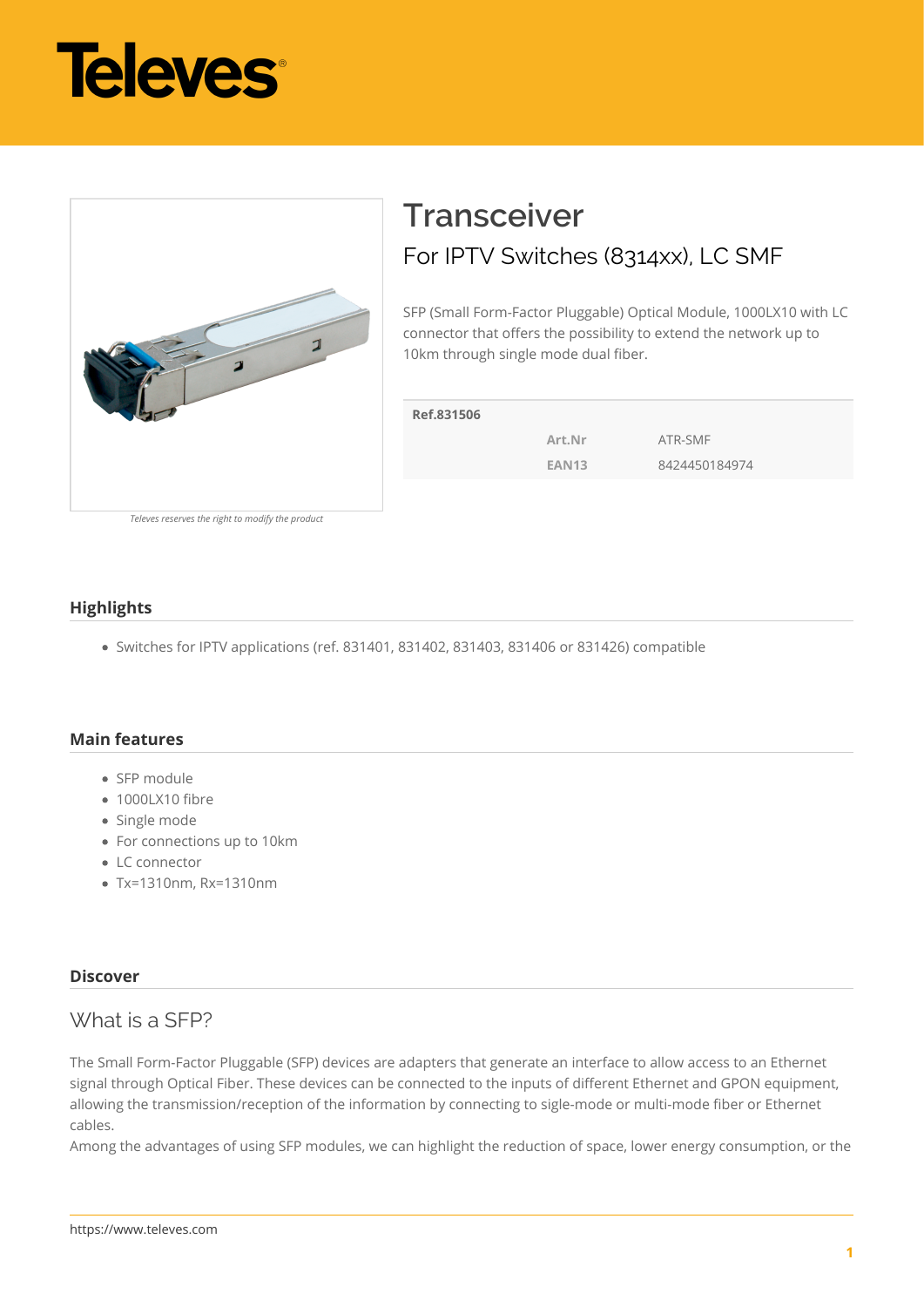

increase of transmission distances.

## Which SFP do I need?

Based on the devices to which they are connected, the transmission speed, or the type of cable used, several options are available in the whole range of media converters. The compatibility between the SPFs and the different Ethernet and GPON equipment is described below.

| Reference                                                                                               | 769520                                           | 769210                                                             | 769212                                                                       | 769410                                                             | 769411                                                        | 769412                                                        | 769413                                                             | 831503                          | 831505                                | 831506                          |
|---------------------------------------------------------------------------------------------------------|--------------------------------------------------|--------------------------------------------------------------------|------------------------------------------------------------------------------|--------------------------------------------------------------------|---------------------------------------------------------------|---------------------------------------------------------------|--------------------------------------------------------------------|---------------------------------|---------------------------------------|---------------------------------|
| <b>Models</b>                                                                                           | ONU SFP<br>Adapter<br>1000<br>Base-X<br>(SC/APC) | Ethernet -<br>SFP<br>Adapter<br>1Gb, 2<br>fibers<br>(LC/UPC)<br>SM | Kit: 2<br>Ethernet -<br>SFP<br>Adapters<br>1Gb, 1<br>fiber<br>(LC/UPC)<br>SM | SFP Adapter<br>for OLT<br>equipment<br>GPON B+, 1<br>fiber (SC/PC) | SFP Adapter<br>for OLT<br>equipment<br>1Gb, RJ45<br>connector | Ethernet -<br>SFP+<br>Adapter<br>10Gb, 2<br>fiber<br>(LC/UPC) | SFP Adapter<br>for OLT<br>equipment<br>GPON C+, 1<br>Fiber (SC/PC) | Transceiver<br>1Gb, MMF<br>(LC) | Transceiver<br>1Gb, RJ45<br>connector | Transceiver<br>1Gb, SMF<br>(LC) |
| Compatible with<br>Ethernet Switches:<br>769140<br>769141<br>769142<br>769143<br>769144<br>769145       | $\checkmark$                                     | $\checkmark$                                                       | $\checkmark$                                                                 |                                                                    |                                                               | $\checkmark$                                                  |                                                                    | $\checkmark$                    |                                       |                                 |
| Compatible with<br>Routers:<br>769111                                                                   |                                                  | $\checkmark$                                                       | $\checkmark$                                                                 |                                                                    |                                                               |                                                               |                                                                    |                                 |                                       |                                 |
| Compatible with<br>Switches for IPTV<br>applications:<br>831401<br>831402<br>831403<br>831406<br>831426 |                                                  |                                                                    |                                                                              |                                                                    |                                                               |                                                               |                                                                    | $\checkmark$                    | ✓                                     |                                 |
| Compatible with<br><b>GPON OLT</b><br>modules:<br>769401<br>769420<br>769421<br>769422                  |                                                  |                                                                    |                                                                              | $\checkmark$                                                       | $\checkmark$                                                  | $\checkmark$                                                  | $\checkmark$                                                       |                                 |                                       |                                 |

*\* Compatible with Ethernet switches with SFP+ ports: 769142, 769143 or 769145.*